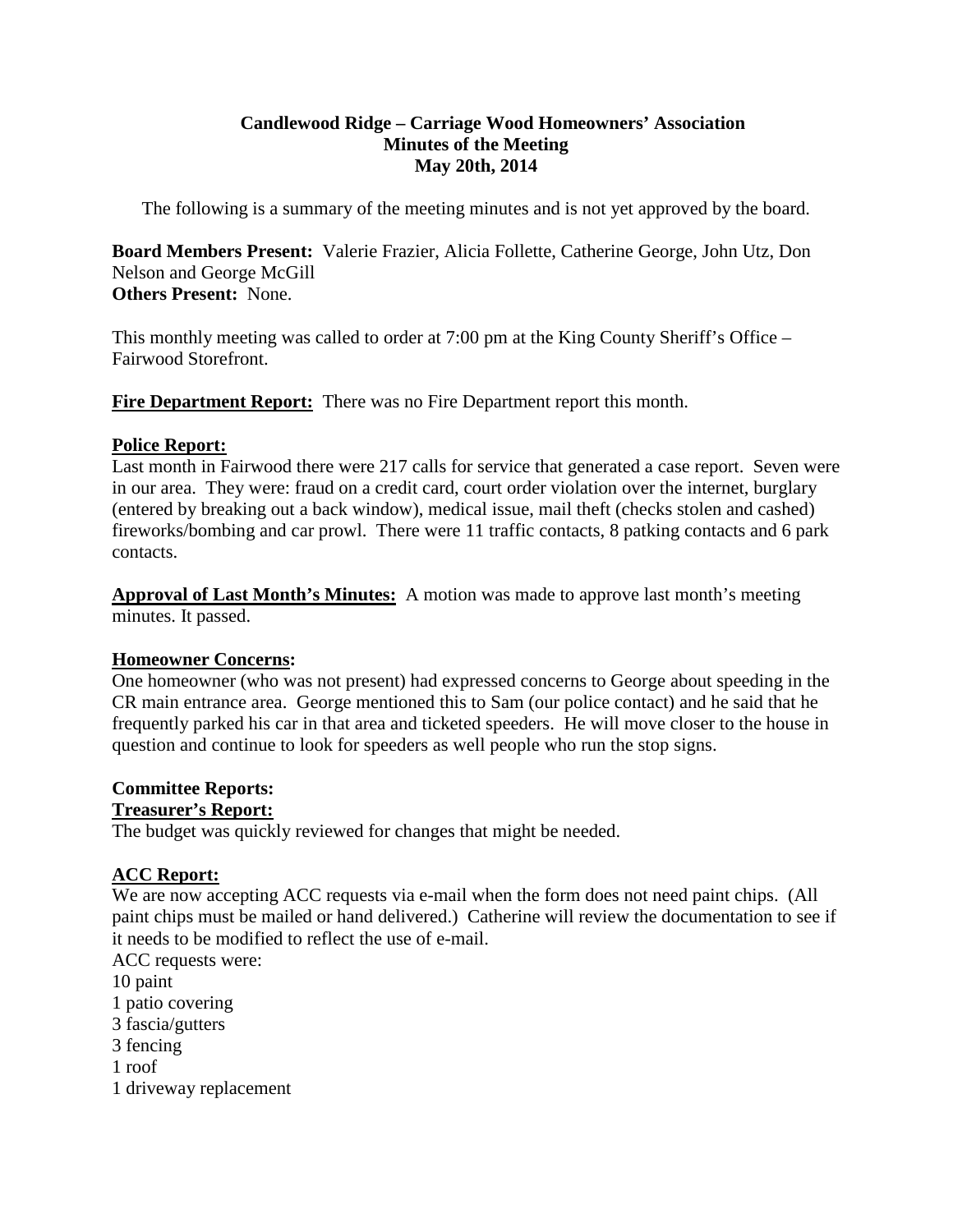1 deck 1 back yard reseeding

## **Common Areas Maintenance Report:**

- Reminder to all Homeowners It is our responsibility (Not King County's) to keep the street drains clear. Please clear the debris and leaves from the drains by your house and at the ends of your street.
- We continue to have branches and trees fall onto the paths at CR Park. Please contact me at [commonareas@crcwhoa.org](mailto:commonareas@crcwhoa.org) or call 425-738-8611 #80 and leave a message if you notice any trees or branches at either park or any of the Common areas or entrances.
- Reminder all dogs must be on leash this is a King County Law as well as our policy in our HOA Parks.
- King County Sheriff Patrols and requests will now be coordinated by the CAM Chair and monthly reports will be submitted before each monthly meeting. Please contact the Board with any areas of concern and we will do our best to accommodate.
- I had a HO whose house backs up to CW Park contact me about several trees that he thought were leaning toward his house. I have asked Canber to look at and give me his advice and a quote.
- The work on the 2 Islands was completed, they cut back about 3 feet, removed the broken curbing and installed new rolled curbing and then installed new blacktop. This will make it much easier for the large trucks to drive around without breaking up the curbing.
- Please keep a watch for suspicious Activity and call 911

**Reminder:** Our parks are private parks which exist for the use and enjoyment of HOA residents, their families and guests. They are not public parks. Our park usage rules apply to everyone. Following are some of the rules that have been established to maximize safety, and minimize liability and maintenance cost:

A. Park Hours: 9:00 am to dusk.

B. No Smoking, alcohol, drugs, loud music, golfing, motorized vehicles or **Fireworks**  are allowed.

C. Animals must be leashed and owners are responsible for cleaning up after their animals.

# **Complaints Negotiations Report:**

There were very few new complaints this month.

# **Legal and Insurance Report:**

It was decided that the Board does not need to speak with Amy (our lawyer) at this time.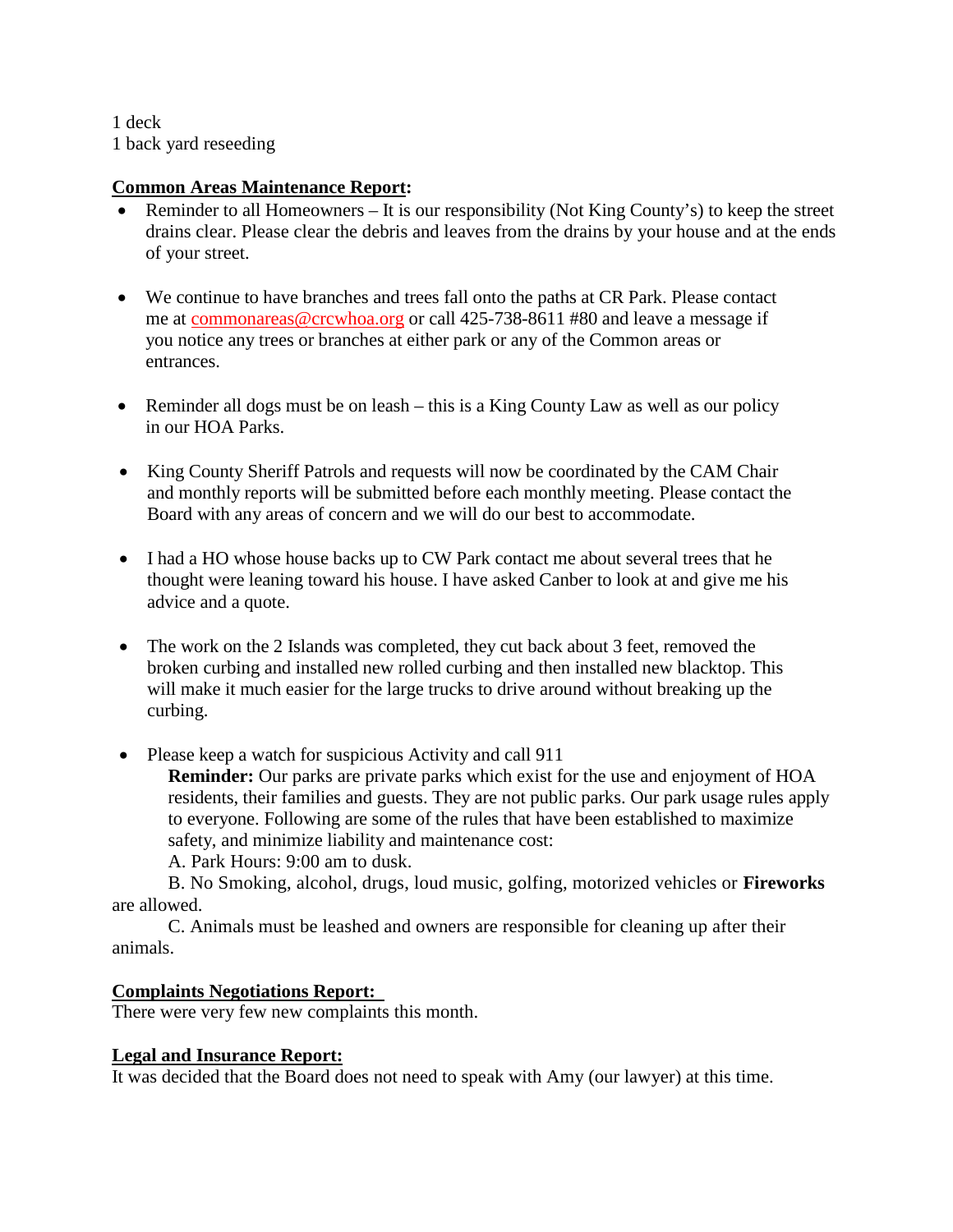## **Cul-de-Sac Committee**

No report this month. See mention in CAM report above. There will probably not be any additional islands re-done in 2015.

## **New Web Site:**

The new web site became live on May  $1<sup>st</sup>$ . We will try to load some new pictures on it. The crcwhoa.com site (which was used for development) has an old version of the new web site. Valerie will ask Ty to redirect it to the correct crcwhoa.org.

## **Capital Improvement Committee:**

Please contact the board if you have any ideas for Capital Improvements.

## **Nominating Committee**

John Utz is chair, Catherine George is a member. There is one old open Board position. There will be two Board positions up for reelection in 2015. If you are interested in serving on the Board, please contact a Board member or attend a monthly meeting.

## **Old Business:**

No old business

#### **New Business:**

We want to plan a Summer Event for the end of August. If any one would like to help, please let Valerie know.

Roles for the 2014 HOA Board Members

| Valerie Frazier  | President                                 |
|------------------|-------------------------------------------|
| John Utz         | Nominating Committee Chair/Vice President |
| Alicia Follette  | Complaints                                |
| George McGill    | Common Areas Chair/Cul-de-sac Chair       |
| Don Nelson       | Legal and Insurance/Treasurer             |
| Catherine George | <b>ACC/Web Master/Reporting Secretary</b> |

**Special Topics:** Visit our Website and contact the HOA via Email at:

Web – [www.crcwhoa.org](http://www.crcwhoa.org/) Email – [president@crcwhoa.org](mailto:president@crcwhoa.org) If you would like to give us your email address in order to be added to our email announcements please send your info to [bookkeeper@crcwhoa.org.](mailto:bookkeeper@crcwhoa.org) Please visit us on Facebook also.

A motion was made to adjourn the meeting at 7:58pm.

# **Next Board Meetings:**

- June  $17^{th}$ , 2014
- July  $15^{th}$ , 2014
- August  $19<sup>th</sup>$ , 2014